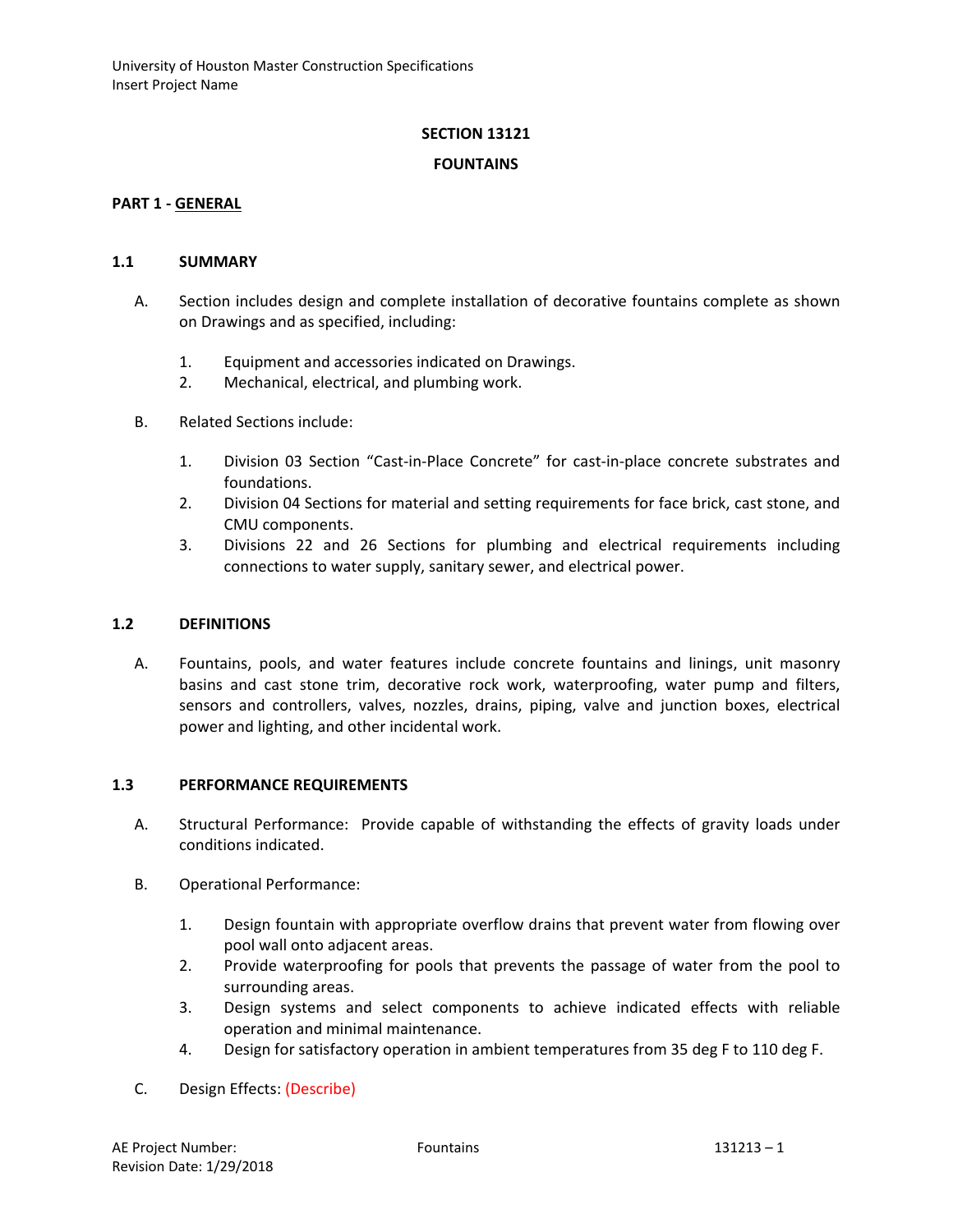# **1.4 SUBMITTALS**

- A. Product Data: For each type of product required. Where applicable, include construction details, material descriptions, dimensions of individual components and profiles, and finishes.
	- 1. For pumps and light fixtures, include wiring diagrams, power requirements, rated capacities, furnished specialties, and accessories.
- B. Shop Drawings: Include plans, elevations, sections, details, and attachments to other Work.
	- 1. Include piping layout for plumbing work indicating location of valves, pumps, piping, and nozzles.
	- 2. Include wiring diagrams indicating connections to electrical service and type of service required for electrical components including pumps, sensors, controllers, and lighting.
- C. Samples for Initial Selection: For each type of finish material required.
- D. Samples for Verification: For each type of finish material required.
- E. Maintenance Data: For operating components of fountains, pools, and water features to include in maintenance manuals.
- F. Warranties: Special warranties specified in this Section.

# **1.5 QUALITY ASSURANCE**

- A. Installer Qualifications: An installer of decorative fountains and pools with not less than 5 years experience executing work of similar scope.
	- 1. Installer's responsibilities include design, fabricating, and installing fountains, pools, and water features and providing professional engineering services needed to assume engineering responsibility.
	- 2. Approved Installers:
		- a. Monarch Pool Incorporated
		- b. Patio Pool of Houston Inc.
		- c. Watts Pool Company
- B. Electrical Components, Devices, and Accessories: Listed and labeled as defined in NFPA 70, Article 100, by a testing agency acceptable to authorities having jurisdiction, and marked for intended use.
- C. Product Options: Information on Drawings and in Specifications establishes requirements for system's aesthetic effects and performance characteristics. Aesthetic effects are indicated by dimensions, arrangements, alignment, and profiles of components and assemblies as they relate to sightlines, to one another, and to adjoining construction. Performance characteristics are indicated by criteria subject to verification by one or more methods including field testing, and in-service performance.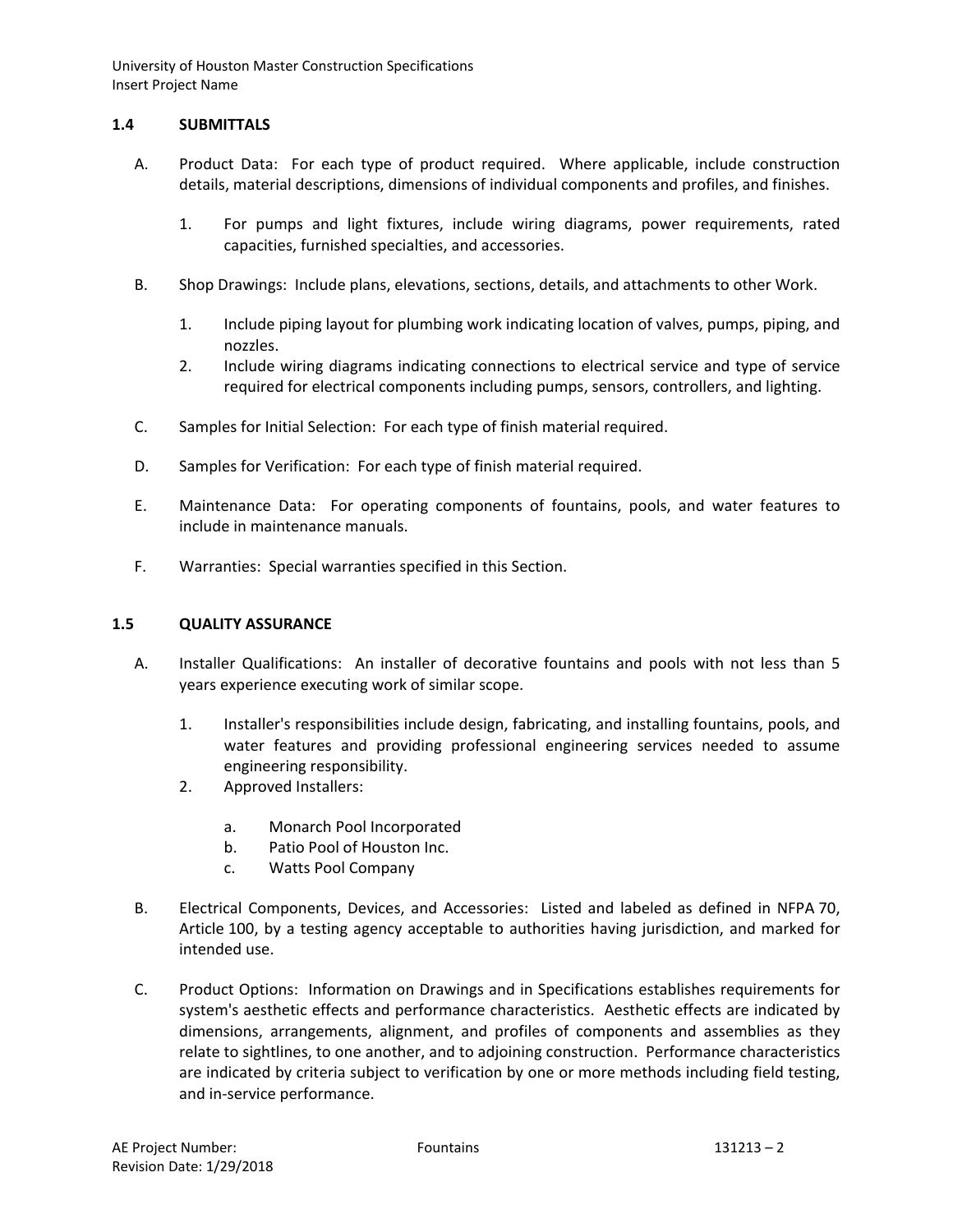- 1. Do not modify intended aesthetic effects, as judged solely by Landscape Architect, except with Landscape Architect's approval. If modifications are proposed, submit comprehensive explanatory data to Architect for review.
- D. Pre-installation Conference: Conduct conference at Project site to comply with requirements in Division 01 Section "Project Management and Coordination."
	- 1. Review locations for pools, fountains, and water features.
	- 2. Review required coordination with other Work.
	- 3. Review locations and sizes for required utilities including service requirements.

## **1.6 PROJECT CONDITIONS**

- A. Field Measurements:
	- 1. Indicate measurements on Shop Drawings.
	- 2. Established Dimensions: Where field measurements cannot be made without delaying the Work, establish dimensions and proceed with fabricating without field measurements. Coordinate plaza construction to ensure that actual dimensions correspond to established dimensions.

### **1.7 WARRANTY**

- A. Special Warranty: Installer's standard form in which Installer agrees to repair or replace fountain and pool components that fail in materials or workmanship within specified warranty period.
	- 1. Failures include, but are not limited to, the following:
		- a. Structural failures including cracking in cast stone and ceramic tile finishes.
		- b. Leaking of pools through fountain and pool structure, piping, or waterproof membranes.
		- c. Faulty operation of nozzles, pumps, filters, and electrical lighting.
	- 2. Warranty Period: 2 years from date of Substantial Completion.
- B. Special Warranty for Operating Components: Manufacturer's standard form in which manufacturer agrees to repair or replace components that fail in materials or workmanship within specified warranty period.
	- 1. Components:
		- a. Pumps.
		- b. Filters.
		- c. Electrical light fixtures.
	- 2. Warranty Period: 5 years from date of Substantial Completion.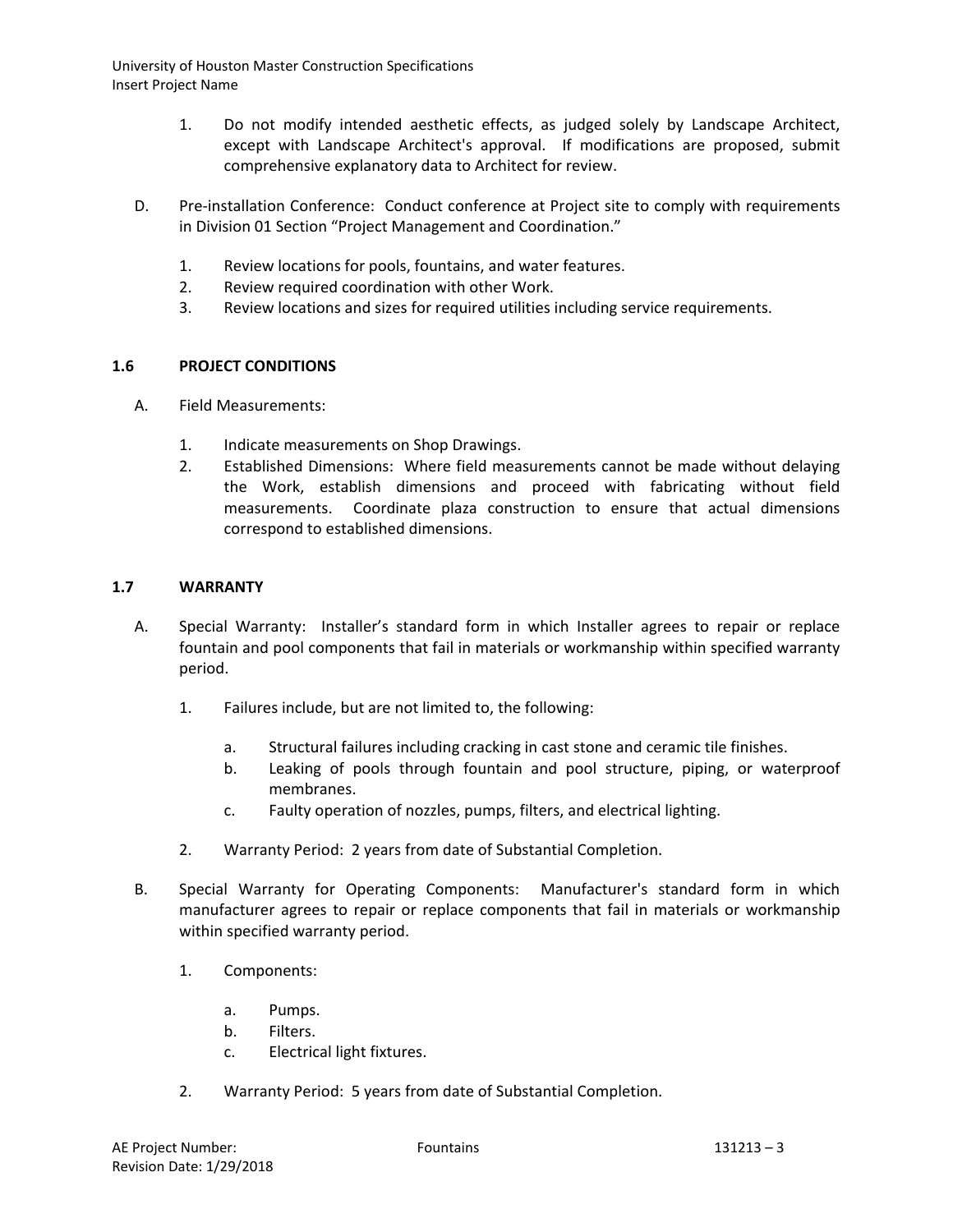## **PART 2 - PRODUCTS**

### **2.1 PRODUCTS**

A. Basis of Design: Design intent of fountains, pools, and water features is based on products by The Fountain People, Inc. Subject to compliance with requirements, provide products by named manufacturer or comparable products approved by the Landscape Architect.

#### **2.2 PIPES, TUBES, AND FITTINGS**

- A. PVC Pipe: ASTM D 1785, PVC 1120 compound, Schedule 40.
	- 1. PVC Socket Fittings, Schedule 40: ASTM D 2466.
- B. PVC, Pressure-Rated Pipe: ASTM D 2241, PVC 1120 compound, SDR 26.
	- 1. PVC Socket Fittings, Schedule 80: ASTM D 2467.
- C. Solvent Cements for Joining PVC Piping: ASTM D 2564. Include primer according to ASTM F 656.

### **2.3 STONE**

A. Provide natural stone and rock approximating sizes indicated for selection by the Landscape Architect.

#### **PART 3 - EXECUTION**

#### **3.1 EARTHWORK**

A. Refer to Division 31 Earthwork Sections for excavating, trenching, and backfilling.

#### **3.2 PREPARATION**

A. Set stakes to identify locations of proposed fountains, pools, and water features. Obtain Architect's approval before excavation.

# **3.3 INSTALLATION**

A. General: Install fountains, pools, and water features in locations indicated in accordance with approved Shop Drawings. Comply with manufacturer's written installation instructions unless more stringent requirements are indicated.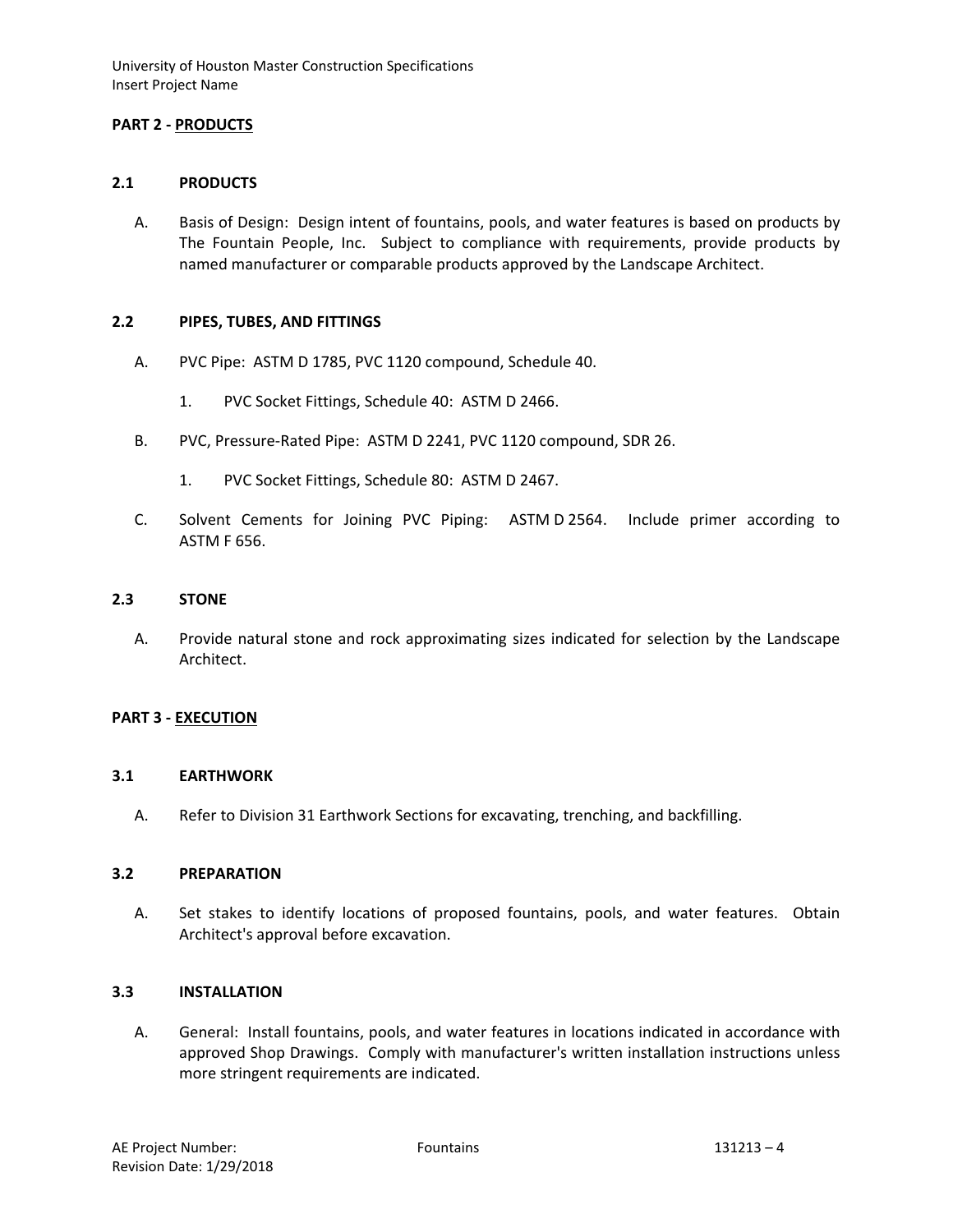- B. Utility Connections: Make water, electrical, and storm sewer connections from lines indicated on the Drawings to equipment and fixtures required for fountains, pools, and water features.
- C. In-Ground Vault and Box Installation: Install in approved locations and at approved elevations.
- D. Piping Installation:
	- 1. Location and Arrangement: Drawings indicate location and arrangement of piping systems. Install piping as indicated unless deviations are approved on Coordination Drawings.
	- 2. Install piping free of sags and bends.
	- 3. Install fittings for changes in direction and branch connections.
	- 4. Install unions adjacent to valves and to final connections to other components with NPS 2 or smaller pipe connection.
	- 5. Install flanges adjacent to valves and to final connections to other components with NPS 2-1/2 or larger pipe connection.
	- 6. Install underground thermoplastic piping according to ASTM D 2774.
	- 7. Lay piping on solid sub-base, uniformly sloped without humps or depressions.
	- 8. Install PVC piping in dry weather when temperature is above 40 deg F 5 deg C. Allow joints to cure at least 24 hours at temperatures above 40 deg F 5 deg C before testing unless otherwise recommended by manufacturer.
	- 9. Plastic Piping Solvent-Cemented Joints: Clean and dry joining surfaces. Join pipe and fittings according to the following:
		- a. Comply with ASTM F 402 for safe-handling practice of cleaners, primers, and solvent cements.
		- b. PVC Pressure Piping: Join schedule number ASTM D 1785, PVC pipe and PVC socket fittings according to ASTM D 2672. Join other-than-schedule-number PVC pipe and socket fittings according to ASTM D 2855.
		- c. PVC Non-pressure Piping: Join according to ASTM D 2855.
- E. Stone Installation: Install selected natural stone and rock in locations indicated and as approved by the Architect. Where required for proper operation or safety, securely attach stones with mechanical fasteners or mortar/grout.
- F. Equipment Installation:
	- 1. Install equipment level and plumb, unless otherwise indicated.
	- 2. Install equipment to facilitate service, maintenance, and repair or replacement of components. Connect equipment for ease of disconnecting, with minimum interference with other installations. Extend grease fittings to an accessible location.
	- 3. Install equipment to allow right of way to piping systems installed at required slope.